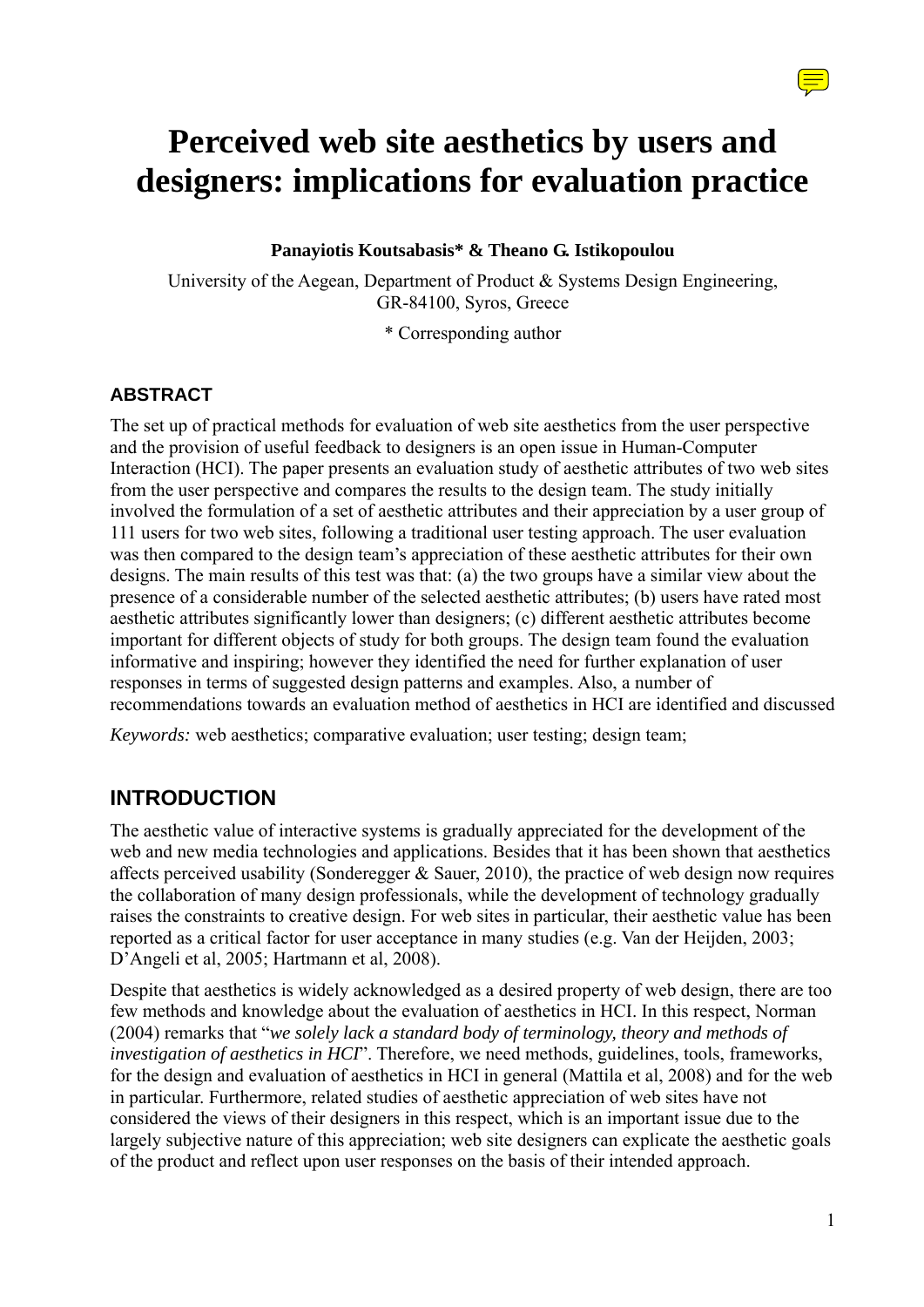This paper presents a method and a case study for the evaluation of the aesthetic value of web sites. The method extends important practices of traditional usability testing, in contrast to other studies that follow various experimental designs, and considers the aesthetic goals of web sites as provided by the design team. The study compares the perceptions of 111 users about the aesthetic attributes of two web sites to those of the 3-member design team, and discusses implications for respective evaluation practice. The paper is structured as follows: Section 2 presents the related work in terms of perspectives about aesthetics in HCI and about aesthetic attributes considered for the evaluation of web sites aesthetics in other studies. Section 3 presents the evaluation study set up, conduction and results. Section 4 provides a discussion of recommendations and challenges on the basis of this study. Finally, section 5 presents conclusions and future work.

# **RELATED WORK**

Over the last few years, the study of aesthetics in HCI attempts to identify the relationship of aesthetics to other dimensions of the interaction experience, especially usability. In addition, researchers in this area set out to investigate the essential nature of aesthetics in terms of evaluation studies that examine various aesthetic attributes that have been proposed to constitute the total aesthetic value of web sites.

### **Aesthetics in HCI: nature and relationships with other dimensions of the interaction experience**

The study of aesthetics has been the interest of a number of philosophic, artistic and scientific areas throughout human history. In their review of relevant studies of aesthetics in HCI, Lavie & Tractinsky (2004) identify the following areas: philosophical approaches for the study of aesthetics, empirical studies of aesthetics, the role of aesthetics in engineering design and the role of aesthetics in human-computer interaction. HCI is concerned with the "*design, evaluation and implementation of interactive computing systems for human use and with the study of major phenomena surrounding them*" (Hewett, et al. 1996) and therefore the study of aesthetics is relevant for both design and evaluation of interactive systems as well as for the understanding of the concept in its own right.

In order to approach the issue of aesthetic evaluation and appreciation, one must consider whether the aesthetic value is in the object (observed) or/and in the subject (observer). Pandir & Knight (2006) have described approaches to aesthetics as belonging to the streams of objective, subjective and holistic. Objective approaches attempt to provide general definitions on the basis of philosophical argumentation and theoretical analysis; in subjective approaches, aesthetic judgement is determined by the pleasure or displeasure that perception of the object arouses in any spectator (Ward, 1992); while holistic approaches posit that an understanding of aesthetics can have both subjective (e.g. personal preference) and objective (e.g. colour) dimensions.

The 'holistic' study of aesthetics is similar to the current understanding of the concept of usability in HCI: the prominent definition for usability is that it consists of "*the effectiveness, efficiency and satisfaction with which specified users achieve specified goals in particular environments*" (ISO 9241); and it is generally accepted that effectiveness and efficiency can be objectively measured (for specific users, context and 'environment'), while satisfaction is a subjective attribute.

An important issue to be taken into account for the identification of a method for evaluation of aesthetics in HCI is related to the understanding of the concept of aesthetics in relation to other significant attributes of the interaction experience, and especially usability. Hassenzahl (2004)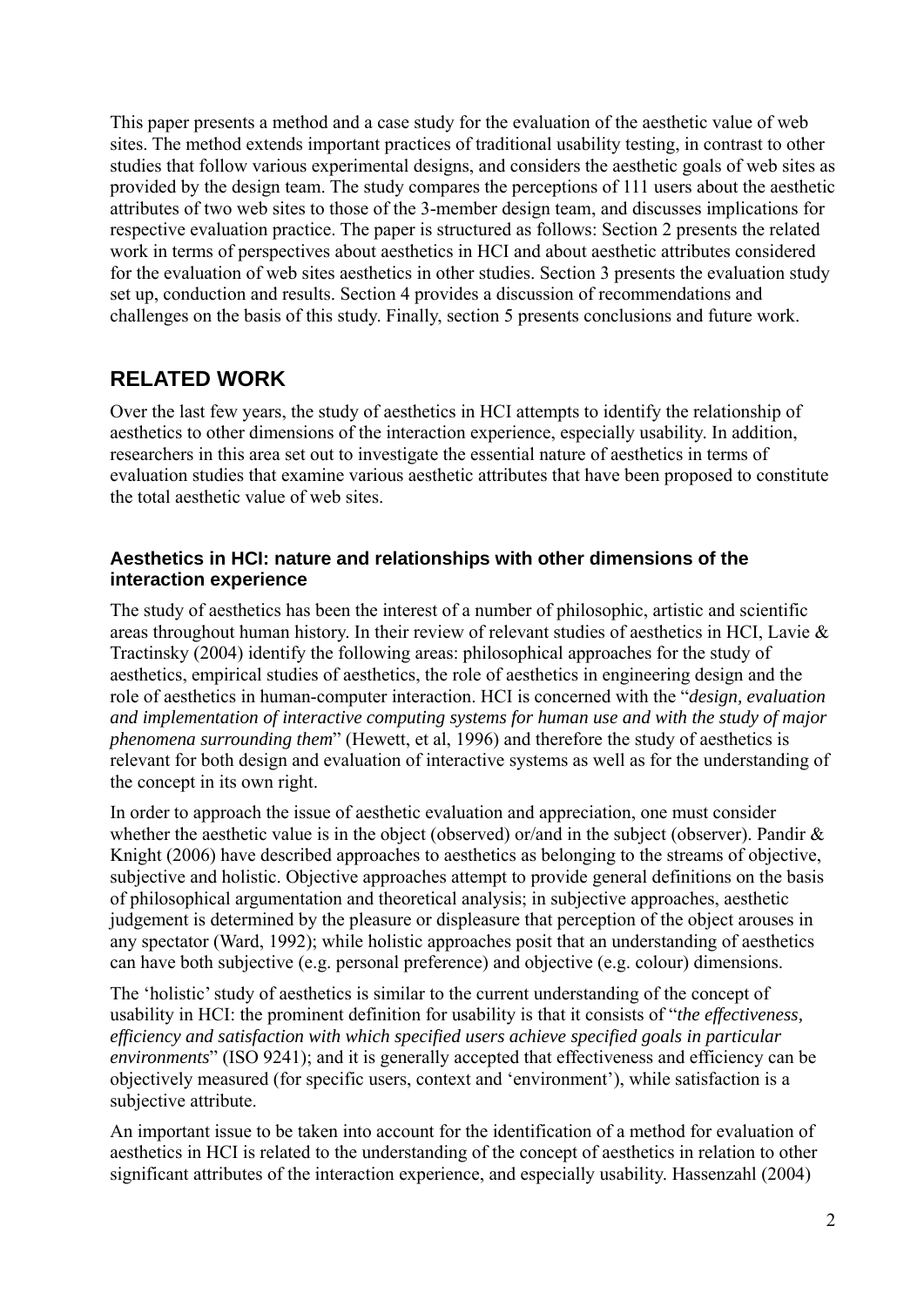investigated the interplay of beauty, goodness, and usability in interactive products in two studies that investigate users' responses to different MP3 player skins. His experimental approach is based on a model (Hassenzahl, 2003) that assumes that two distinct attribute groups, namely pragmatic and hedonic attributes, can describe product characteristics. Pragmatic attributes are connected to the users' need to achieve behavioral goals, and hedonic attributes are primarily related to the users' self. He suggests that "*usability is a pragmatic quality that is understood as a bundle of low-level product attributes (e.g., clear, supporting, predictable) and beauty as a higher level evaluative construct, comparable to (but not identical with) other evaluative constructs, such as goodness or pleasantness*".

From the perspective of the practice of design and evaluation of interactive systems, it is useful to consider aesthetics as a distinct quality of interaction that is related to other attributes of the interaction experience in specific context of use. The context of use is implied in the above definition of usability ("specified users, specified goals, particular environments") and it is widely accepted that affects the quality of the usability evaluation studies. In this respect, Frohlich (2004) argues that beauty is a subjective experience in context. His perspective is explained in that "*beauty is not an objective continuous property of interactive products but rather a rare and discrete response by users to something they see in those products or their interaction with them.*" Thus, we consider that aesthetics can be a distinct goal for the evaluation of an interactive system, which can be related to other attributes like usability in ways that should be identified in the context of particular evaluation studies.

### **Attributes for the evaluation of web sites aesthetics in other studies**

Previous studies of web sites aesthetics have investigated several dimensions of aesthetic experiences, with the aim to reach to a limited set of attributes that may be used to aesthetic appreciations of web sites.

Schenkman & Jonssons (2000) employed an experimental approach to investigate how web pages are experienced aesthetically by a group of users and what subjective factors determine users' overall impression. In their study, eighteen users rated thirteen websites according to seven aesthetic attributes: complexity, legibility, order, beauty, meaningfulness, comprehension, and overall impression. Multidimensional analysis of similarity and preference judgements found four important dimensions: beauty, mostly illustrations versus mostly text, overview and structure.

Lavie & Tractinsky (2004) assessed dimensions of perceived visual aesthetics of web sites by conducting four subsequent studies of aesthetic appreciation of web sites by large user groups. They first identified a total of 41 aesthetic attributes generated from a literature review undertaken to identify the aesthetic construct in general, and from eleven professionals in HCI who were asked to provide a list of adjectives representing aesthetics. Then, they performed exploratory factor analysis in the first three studies to reduce the aesthetic attributes to a lower number of uncorrelated attributes, while in the fourth study they performed confirmatory factor analysis to validate the two-factor aesthetic model that emerged in Studies 2 and 3. They conclude that users' perceptions consist of two main factors, which they termed 'classical aesthetics' and 'expressive aesthetics'. Classical aesthetics emphasizes "*orderly and clear design*" and is tightly related to a great number of usability rules, and expressive aesthetics reflects "*the designers' creativity and originality*" as well as "*the ability to break design conventions*." Additionally, they emphasize that perceptions of usability and aesthetics are extremely correlated.

The study of Pandir & Knight (2006) investigated (a) how Berlyne's theory (1974) is related to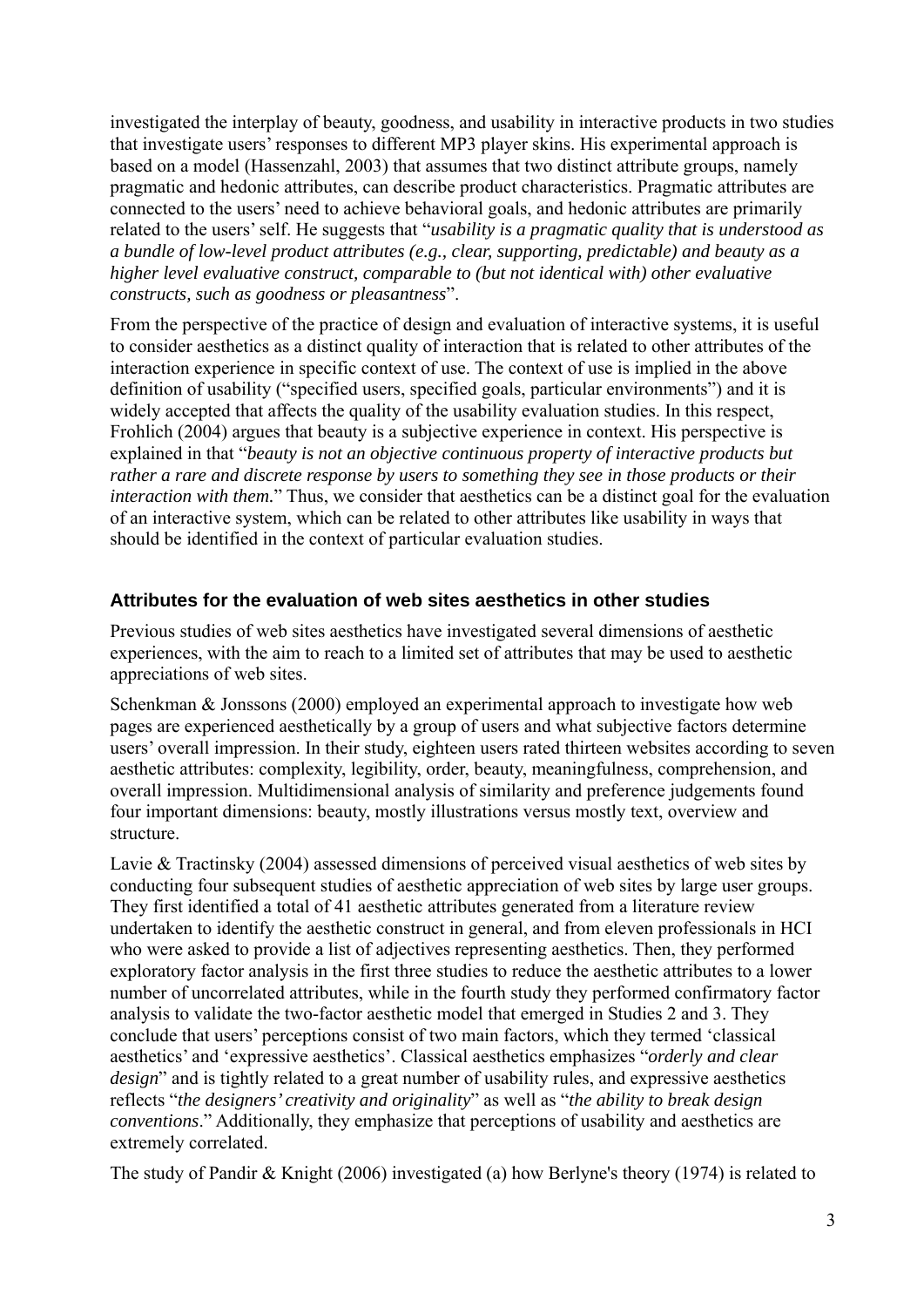website homepages and (b) whether an experimental aesthetics approach is useful and relevant to design research. In their study, a ranking method using card sorting and questionnaires was employed to measure users' preferences and the relationships between the attributes of complexity, pleasure and interestingness. Their findings show that complexity is a serious inhibitor of pleasure: a complex web site *"received the lowest scores of pleasure"* and also *"interestingness decreased as complexity increased."* Furthermore, individual aesthetic preferences are determined upon a great amount of subjective factors which include personal differences in relation to lifestyles and tastes that change and develop over time, thus an experimental aesthetics approach can shed light into these individual characteristics to inform design decisions related to aesthetics.

Hartmann et al (2008) propose a theoretical framework for assessing the attractiveness of websites, which they consider it as consisting of the attributes of usability, content, aesthetics, reputation/identity and customisation. They conduct three comparative studies of assessing user engagement in pairs of web sites of the same brand and content but different design. Their findings agree with previous studies that reported a correlation between perceived usability and aesthetics, and they indicate the users' overall impression (halo effect) of a web site could be a determinant of user satisfaction and system acceptability, even overcoming poor usability experience and poor content.

These studies provide various insights about web site aesthetics and their relationship to usability, but they tend to focus on the study of the concept of aesthetics per se, and do not propose actions regarding the web sites under evaluation. Each one of these studies has examined a wide range of different aesthetic attributes, and still we have not seen an established set of these attributes besides high-level dimensions of aesthetics like those of 'classical' and 'expressive' aesthetics proposed by Lavie & Tractinsky (2004). In addition these studies vary with respect to the distinct experimental methods employed that range from card sorting and interviewing to user appreciations of aesthetic attributes. Last, but not least, no study has compared user perceptions about aesthetics with designers' views; this is required to do justice on the intended aesthetic goals of any web site, as these were set by its design team. This paper attempts address these issues to some extent, by comparing user responses to designer's goals and views and investigating practical issues of evaluation including the interpretation of user responses for providing useful feedback to web designers.

#### **Scope of our approach for an evaluation method of web site aesthetics**

We have constructed a composite method for the evaluation of web site aesthetics that involved a large number of users providing the views on aesthetic attributes identified from related work and previous studies. In addition the design team of these two web sites participated in the study by (a) validating the initial aesthetic attributes identified in related work (in a similar vein to the identification of aesthetic attributes by Lavie & Tractinsky, 2004) and (b) by providing their own appreciation of the aesthetic factors of their designs. The main considerations for the method used included:

**1. Combining user responses with designers' feedback**. In the usability testing approach, there are many objective attributes or metrics that can be selected to measure the user experience on the basis of user performance and/or with user perceived usability survey tools (Tullis & Albert, 2008). However, when evaluating the aesthetics of an interactive system there are no such objective attributes or metrics. Thus, it is important to consider the view of the designer during the evaluation of the aesthetic quality of an interactive product. Designers will explicate the aesthetic goals of the product and reflect upon user responses on the basis of their intended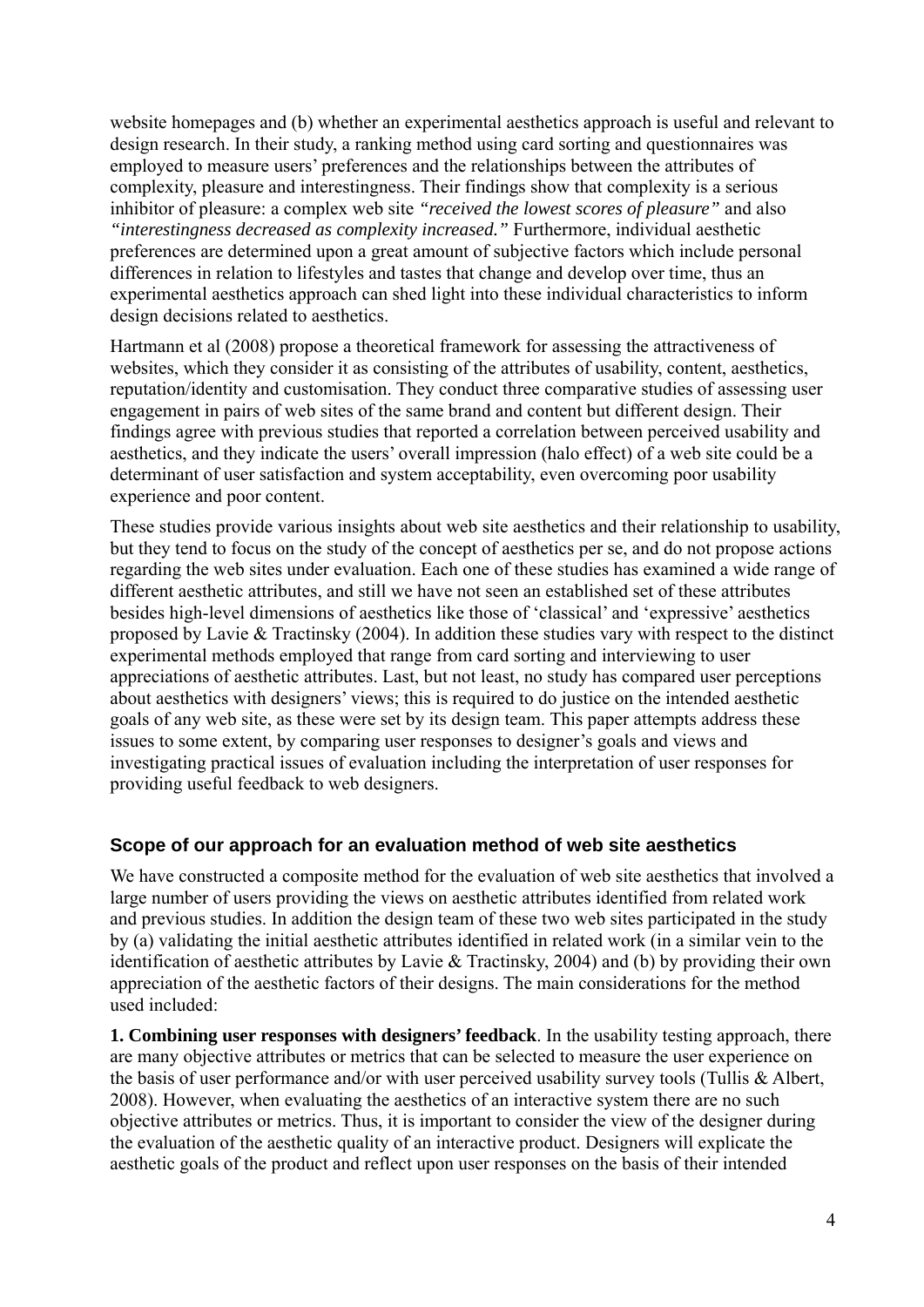aesthetic approach.

**2. Identification of aesthetic attributes of web sites from related work and designers' feedback**. There is not a widely accepted set of subjective attributes about the aesthetics of web sites, and many studies have employed different sets of attributes (Schenkman & Jonssons, 2000; Lavie & Tractinsky, 2004, Pandir & Knight, 2006). Therefore, we initially identified a set 16 aesthetic attributes in related work and literature ([Table 1](#page-4-0), 1-16). Furthermore, the design team was interviewed in order to provide the aesthetic goals they had set for each web site in terms of these attributes (Table 2) and they were also asked to propose new items that they considered important for the aesthetic appreciation of their work. The design team assessed these attributes with different degrees of importance for each web site and they additionally suggested another four attributes (Table 1, 17-20) that were added to the questionnaire that would be provided to users, thus reaching a set of twenty aesthetic attributes.

<span id="page-4-0"></span>

|                | <b>Attributes</b>      | <b>References to other studies</b>                                                |
|----------------|------------------------|-----------------------------------------------------------------------------------|
| 1              | Artistic               | Lavie & Tractinsky $(2004)$                                                       |
| $\overline{2}$ | Harmony / Order        | Schenkman & Jonssons (2000)                                                       |
| 3              | Analogy / Symmetry     | Lavie & Tractinsky (2004)                                                         |
| 4              | Unity                  | Pandir & Knight (2006)                                                            |
| 5              | Overall Impression     | Schenkman & Jonssons (2000)                                                       |
| 6              | Energetic              | Lavie & Tractinsky $(2004)$                                                       |
| 7              | Clear                  | Lavie & Tractinsky (2004), Pandir & Knight (2006)                                 |
| 8              | Pleasant               | Lavie & Tractinsky (2004), Pandir & Knight (2006)                                 |
| 9              | Intriguing             | Lavie & Tractinsky (2004), Pandir & Knight (2006)                                 |
| 10             | Complexity             | Schenkman & Jonssons (2000), Lavie & Tractinsky (2004), Pandir &<br>Knight (2006) |
| 11             | Enjoyable              | Van Der Heijden (2003), Lavie & Tractinsky (2004)                                 |
| 12             | Beautiful              | Schenkman & Jonssons (2000), Lavie & Tractinsky (2004)                            |
| 13             | Attractive / Appealing | Van Der Heijden (2003), Pandir & Knight (2006)                                    |
| 14             | With imagination       | Pandir & Knight (2006)                                                            |
| 15             | Original               | Lavie & Tractinsky (2004), Pandir & Knight (2006)                                 |
| 16             | Meaningful             | Schenkman & Jonssons (2000)                                                       |
| 17             | Creative               | Lavie & Tractinsky (2004)                                                         |
| 18             | Stylish                | Pandir & Knight (2006)                                                            |
| 19             | With effect            | Lavie & Tractinsky (2004)                                                         |
| 20             | Colourful              | Lavie & Tractinsky (2004)                                                         |

Table 1: Aesthetic attributes of web sites were identified in related work and literature

**3. Distinction between 'perceived' and 'required' attributes of aesthetics**: In an evaluation study, it is not enough to identify the extent to which users perceive aesthetic attributes. The distinction of what is perceived and what is required (i.e. desired according to the users' perspective) needs to be made. Hassenhal (2004) also makes the distinction between perception of attributes and their evaluation: "*individuals may find a product novel, but not necessarily like it*". Therefore we asked users to rate the aesthetic attributes in terms of their (perceived) presence and their (perceived) requirement (or need for this attribute) in both web sites.

**4. Task-based user interaction for user testing.** Lindgaard et al (2006) show that visual appeal can be assessed within 50ms, suggesting that web designers have about 50 ms to make a good first impression (halo effect). Tractinsky et al (2006) have replicated this experiment with similar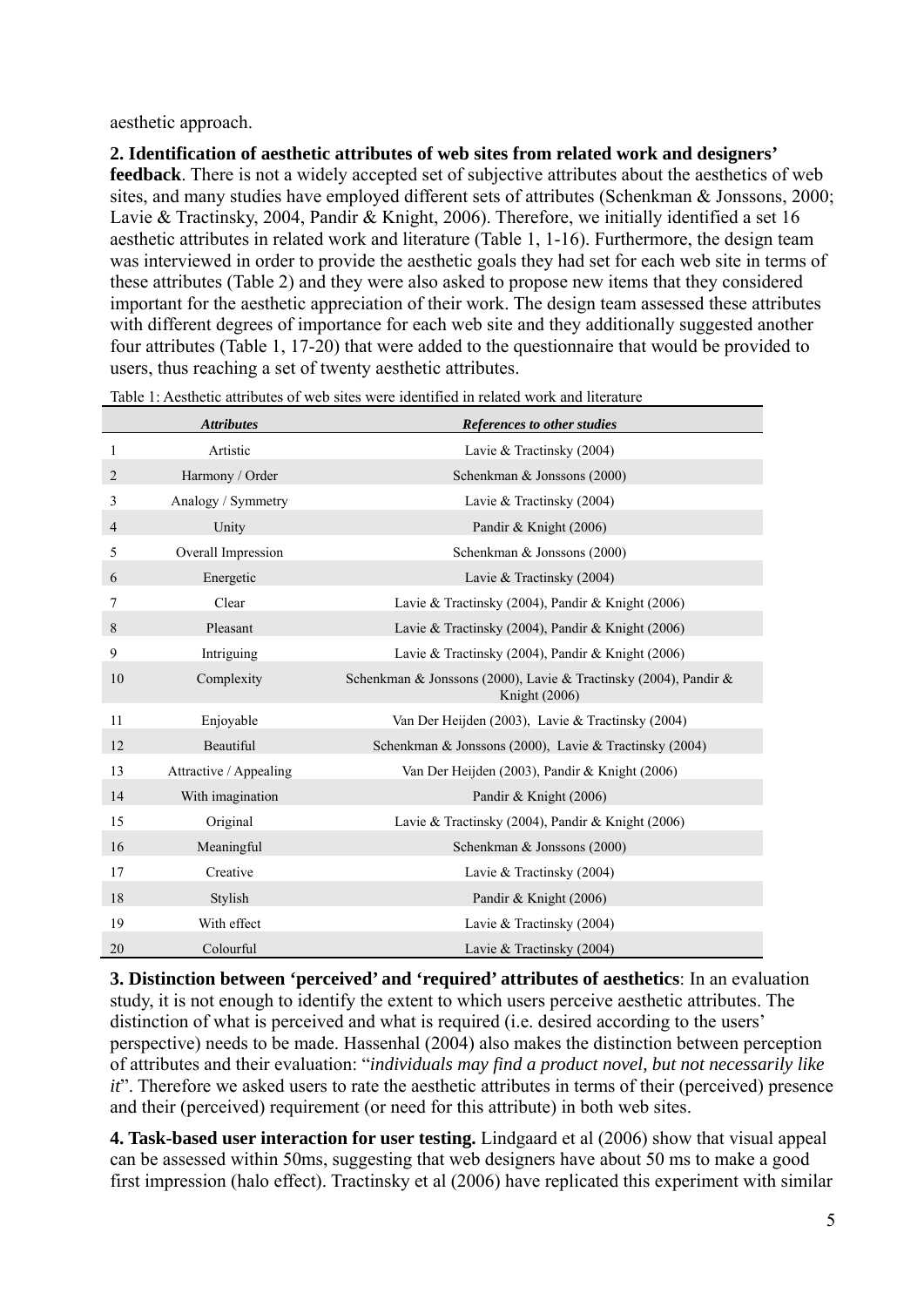results. Unlike these approaches, we argue that when aesthetics of interaction are to be evaluated, we should allow users to have interactive experiences via task-based interactions to help them gain a better appreciation of aesthetics and not simply rest on first sight impressions. In this vein, Hassenzahl & Ulrich (2008) have experimentally showed that "*active instrumental goals not only impact experience per se by, for example, inducing mental effort, but also the way subsequent retrospective judgments are formed.*"

Therefore, we selected to organise the user tests with a task-based navigation to the web sites, instead of simply looking at the home page or free exploration. These task-based explorations are often when we are considering choosing an interactive product for use or purchase, and this is also the case with traditional usability evaluations. A total of six tasks were provided to user groups for each web site. These tasks were similar for both web sites, but they could not have been identical since that the scope of each site is different. The selected tasks concerned typical uses of the web sites; for example, the first task was for the online sports newspaper to "go to the homepage, locate and read the (specific news) item of ...", and for the paint industry to "go to the homepage and locate and read information about business services (a particular link)". During each task, users were instructed to make observations about each one of the aesthetic attributes they had to assess.

# **EVALUATION STUDY**

### **Goals and evaluation objects**

The goal of the evaluation study was twofold: first, to set up a practical approach for the evaluation of aesthetics of web sites based on principles of the usability testing method and second to assess important dimensions of aesthetics of web sites and investigate them with their designers.

We selected two web sites with distinct aesthetic goals, created by the same design team. Both web sites are widely known in Greece: the first is the web site of a popular sports newspaper ([http://www.sportime.gr\)](http://www.sportime.gr/) and the second a corporate web site of one of the largest national paint industries ([http://www.chrotex.gr](http://www.chrotex.gr/)). The design team consisted of three professionals: a computer engineer with a ten year experience, a graphics designer with a five year experience and a web developer with a three-year experience in web design and development.

### **Participants and process**

The participants (users) of the evaluation study were 111 students of the department of computer science of the Technical Educational Institution of Piraeus. All of them were proficient users of the web. The 69% were male and the 31% were female with a mean of 20.8 years of age. They conducted the evaluation as part of their course on 'design innovation', at their third year of study. These users are a demographically focused target group of both web sites, and they were considered as a major target group for their interest in sports and design. The participants performed the experiment in their computer lab, which was a familiar and friendly environment. The evaluation process included the following steps:

1. The design team was initially interviewed regarding the aesthetic goals of the web sites, comments on the importance of the initial aesthetic attributes identified and to possibly add other attributes that they considered important. They also completed a questionnaire with their ratings, with a 7-point scale from (1) "no significant" to (7) "absolutely significant".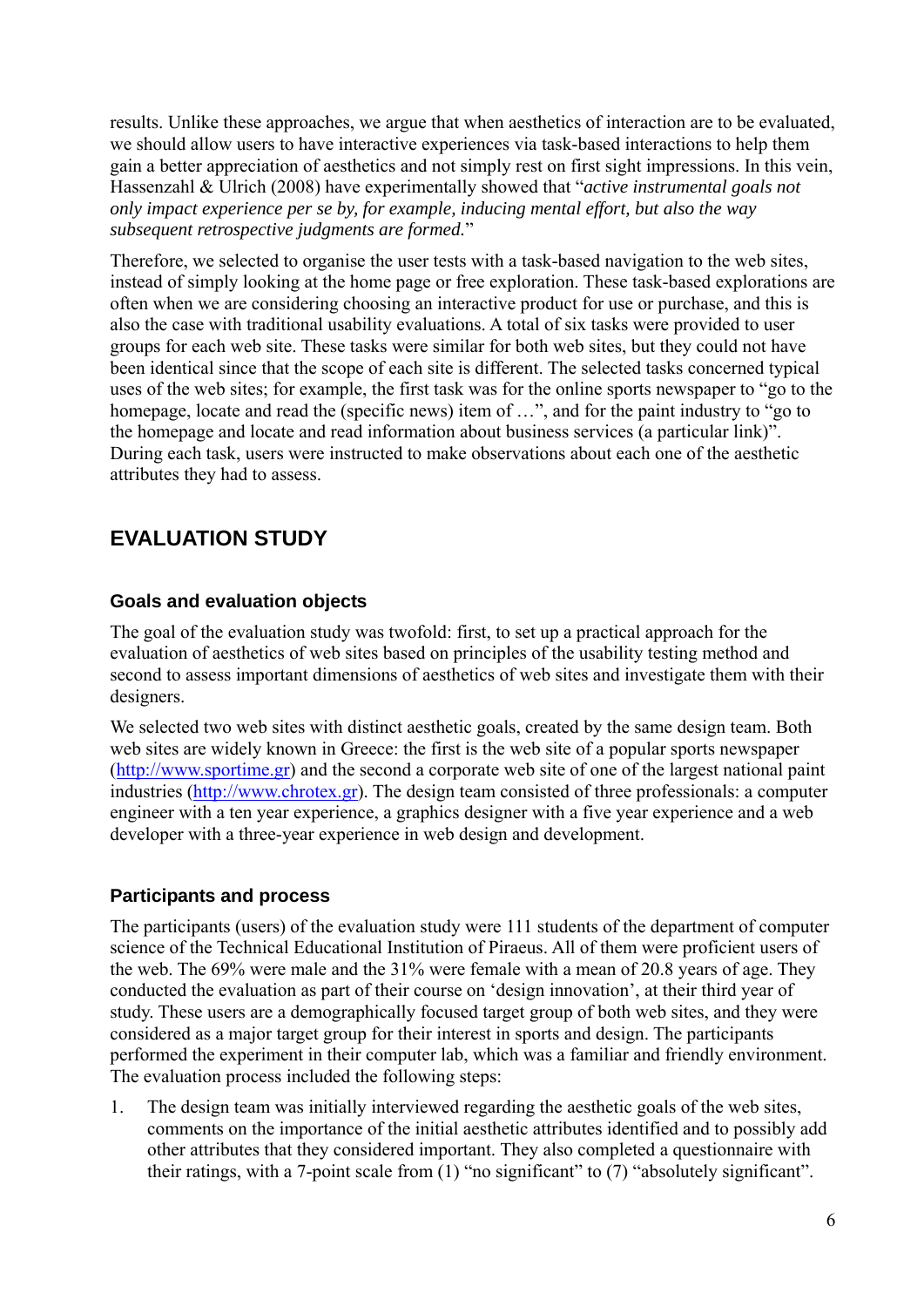- 2. The user evaluation took place in the computer lab. The instructions were given with the usage of a projector. The participants were asked to navigate on the two websites starting with any one they preferred and perform a set of typical tasks. Then, they were asked to evaluate the (perceived) presence of these aesthetic attributes for each specific web site. The participants had also the possibility to write down explanations about their aesthetic judgements as well as to propose ideas for redesign in free form. The participants approximately spent 45 minutes of their 2 hour lesson for the exercise. Their supervisors watched the progress of the experiment (e.g. which web site is evaluated, how their time is divided and so on) through a central PC from their office.
- 3. The user responses were compared to the designers' views with basic measures of descriptive statistics and the z-test statistical measure for comparing the means of their responses. In this test we wanted to see if there is a difference in perceived aesthetic value between these groups. We used the z-test measure to test this difference, since that we know the value of our population variances and the population is normally distributed. In our case we have a large sample (>30) of 111 users for which we assume that the variance of their responses is that of the larger population, and a small sample of the whole population of the design team consisting 3 designers but for which the variance of their responses is known.
- 4. The results of the evaluation were summarised and discussed with the design team at a later time.

### **Results**

We first report on descriptive statistical measures about the initial participants' responses about the importance of the aesthetic attributes selected for web design in general. We asked participants to rate in a 7-point scale (1: low; 7: high) the importance of each aesthetic attribute. Table 2 summarises these results.

|                                  | Table 2: Mean ratings of the importance of the aesthetic attributes for web design from designers and users (1: low |  |  |  |
|----------------------------------|---------------------------------------------------------------------------------------------------------------------|--|--|--|
| importance; 7: high importance). |                                                                                                                     |  |  |  |

|                | <b>Aesthetic attributes</b> | Design team | <b>Users</b> |          |  |
|----------------|-----------------------------|-------------|--------------|----------|--|
|                |                             | <b>Mean</b> | <b>Mean</b>  | St. Dev. |  |
| 1              | Artistic                    | 4.3         | 4.7          | 1.4      |  |
| $\overline{2}$ | Harmony/Order               | 6.0         | 5.5          | 1.2      |  |
| 3              | Analogy/Symmetry            | 6.3         | 4.9          | 1.4      |  |
| $\overline{4}$ | Unity                       | 7.0         | 5.0          | 1.3      |  |
| 5              | Overall Impression          | 7.0         | 5.8          | 1.2      |  |
| 6              | Energetic                   | 5.0         | 4.5          | 1.5      |  |
| 7              | Clear                       | 5.7         | 5.9          | 1.2      |  |
| 8              | Pleasant                    | 5.0         | 5.4          | 1.3      |  |
| 9              | Intriguing                  | 5.0         | 4.0          | 1.6      |  |
| 10             | Complexity                  | 1.3         | 2.5          | 1.5      |  |
| 11             | Enjoyable                   | 3.7         | 5.0          | 1.4      |  |
| 12             | <b>Beautiful</b>            | 5.3         | 4.9          | 1.4      |  |
| 13             | Attractive / Appealing      | 5.3         | 5.3          | 1.2      |  |
| 14             | With imagination            | 6.7         | 5.3          | 1.4      |  |
| 15             | Original                    | 6.3         | 5.2          | 1.6      |  |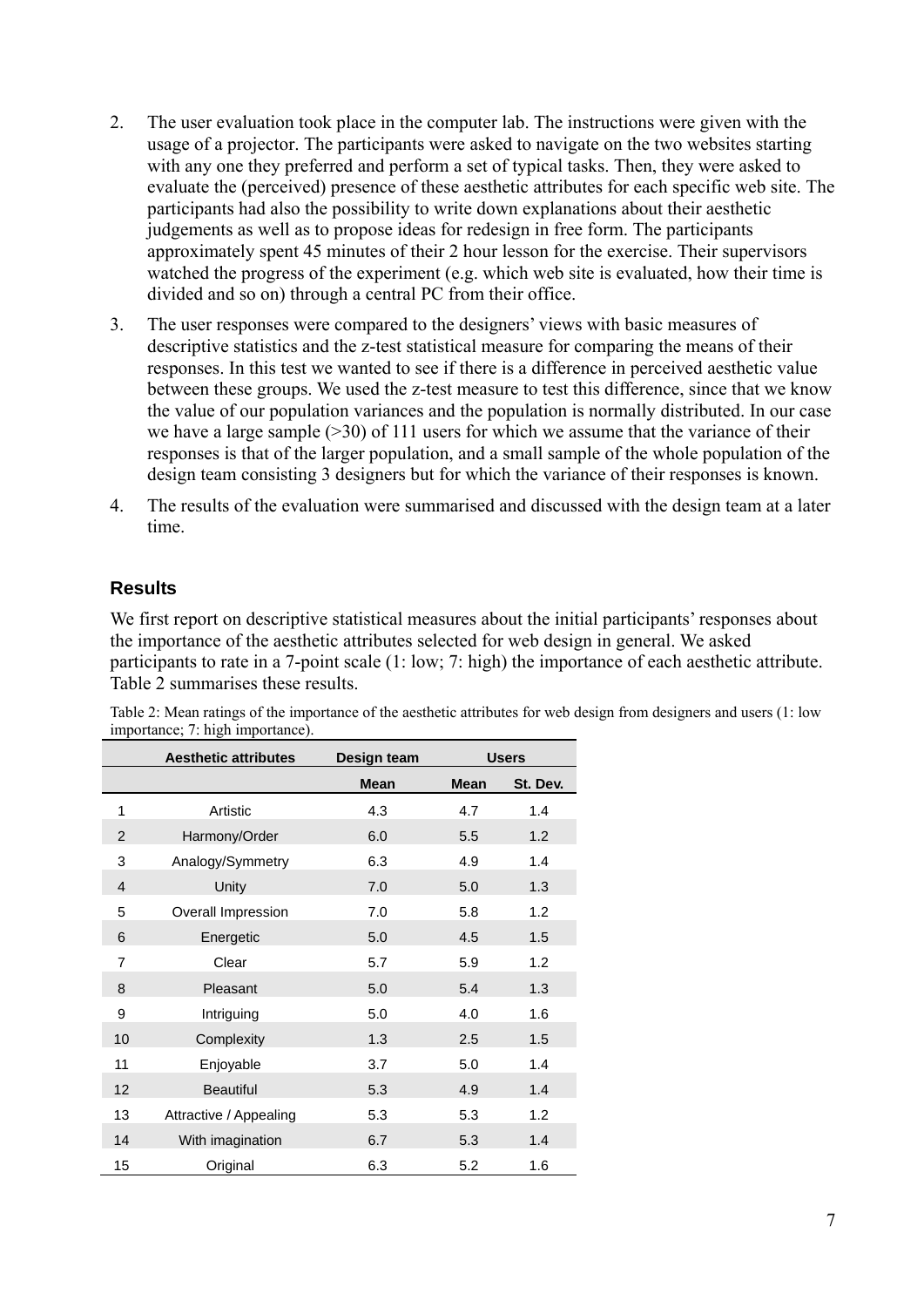| 16 | Meaningful             | 7.0 | 5.6 | 1.2     |
|----|------------------------|-----|-----|---------|
| 17 | Creative               | 6.0 | 5.4 | 1.4     |
| 18 | Stylish                | 5.7 | 5.2 | $1.5\,$ |
| 19 | With effects/animation | 4.7 | 4.5 | 1.8     |
| 20 | Colourful              | 5.7 | 5.1 | 1.6     |

From user and designer responses we can see that each aesthetic attribute does not contribute at the same degree to each group's view of web site aesthetics. For example, for the design team examined, the aesthetic attributes of 'unity', 'overall impression' and 'meaningfulness' are considered as highly important, while 'complexity' is not important. In addition, the responses of the user group reveal that all aesthetic attributes examined are affecting with a positive matter the overall aesthetic value of a web site, with the exception of complexity (in agreement with the designer group). Complexity has been identified initially by Berlyne's theory of aesthetics (1974), but for web sites it is not important, because web sites are intended to cater for other user needs related to usability, functionality, utility and so on. Complexity is generally not compatible to these needs despite that it may be an important aesthetic attribute for other objects of study like for example music or painting. This is a similar finding to that of Pandir & Knight (2006), who show that complexity is a serious inhibitor of pleasure.

With respect to the evaluation of the aesthetic attributes of the 2 web sites, we have seen a number of results in many dimensions. Table 3 summarizes the data of the evaluation.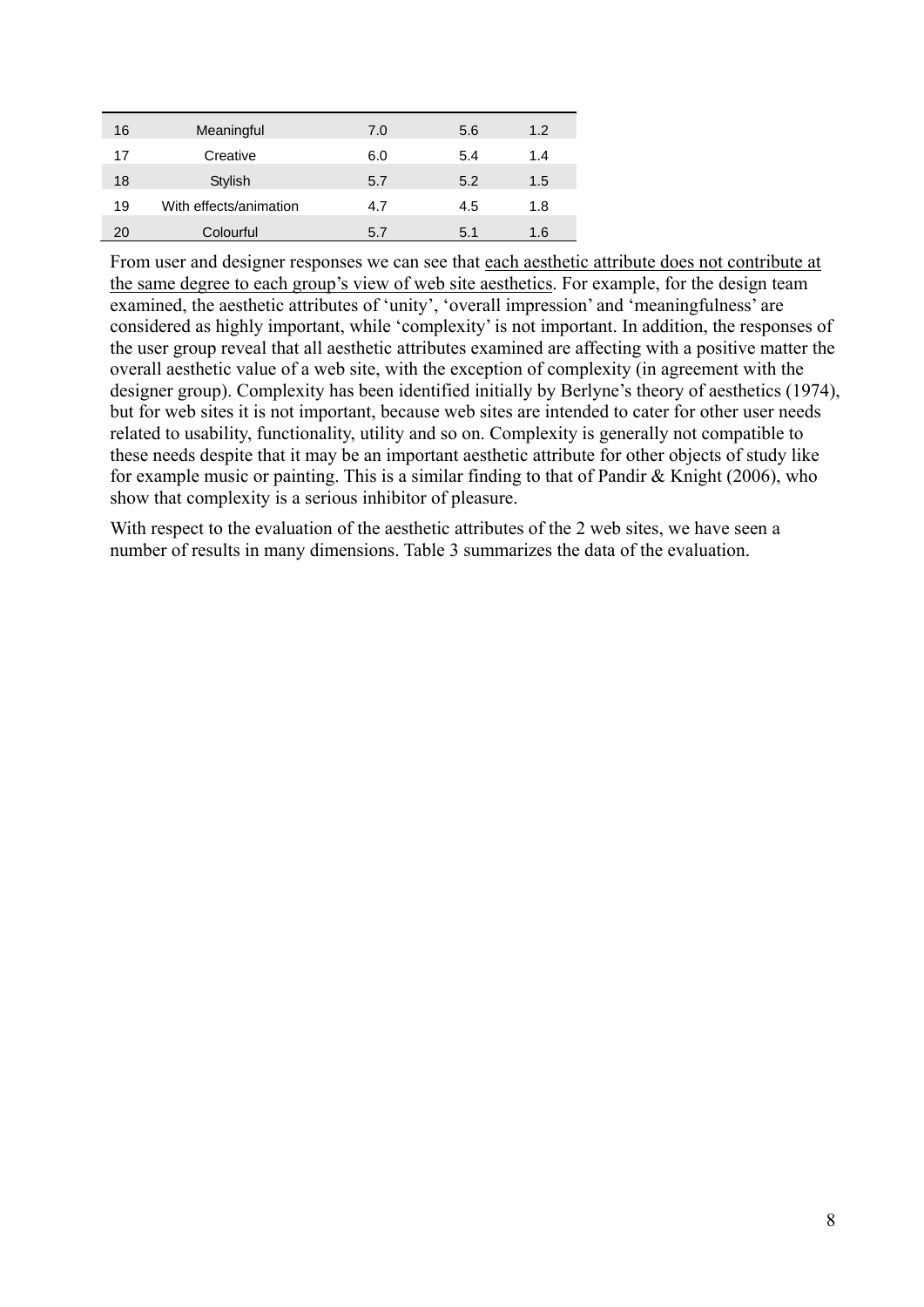|    | <b>Aesthetic attributes</b> | $1st$ web site (sportime) |          |                   |          | web site (chrotex)   |              |          |                   |          |                   |
|----|-----------------------------|---------------------------|----------|-------------------|----------|----------------------|--------------|----------|-------------------|----------|-------------------|
|    |                             | Designers<br>Users        |          | (z-test, p>0.01?) |          | Designers            | <b>Users</b> |          | (z-test, p>0.01?) |          |                   |
|    |                             | Mean                      | Variance | Mean              | Variance |                      | Mean         | Variance | Mean              | Variance |                   |
|    | Artistic                    | 3.3                       | 0.3      | 3.5               | 2.1      | Yes (p=0.5479)       | 5.7          | 0.3      | 4.9               | 1.7      | Yes(p= 0.0225)    |
| 2  | Harmony/Order               | 6.7                       | 0.3      | 4.3               | 1.6      | N <sub>o</sub>       | 5.7          | 0.3      | 5.3               | 1.5      | Yes(p= 0.3357)    |
| 3  | Analogy/Symmetry            | 6.0                       | 0.0      | 4.5               | 1.3      | <b>No</b>            | 6.3          | 0.3      | 5.2               | 1.4      | <b>No</b>         |
| 4  | Unity                       | 6.0                       | 1.0      | 4.6               | 1.8      | <b>No</b>            | 6.3          | 0.3      | 5.2               | 1.4      | <b>No</b>         |
| 5  | Overall Impression          | 5.3                       | 0.3      | 4.5               | 1.6      | Yes (p=0.0113)       | 5.0          | 0.1      | 5.3               | 1.7      | $Yes(p = 0.1649)$ |
| 6  | Energetic                   | 5.0                       | 1.0      | 4.2               | 2.0      | Yes (p=0.2017)       | 4.0          | 0.1      | 4.4               | 1.8      | Yes(p= 0.0862)    |
|    | Clear                       | 6.0                       | 1.0      | 4.6               | 2.3      | <b>No</b>            | 6.7          | 0.3      | 5.4               | 1.7      | <b>No</b>         |
| 8  | Pleasant                    | 4.0                       | 1.0      | 4.3               | 2.0      | Yes (p=0.6375)       | 4.3          | 0.3      | 5.0               | 1.9      | $Yes(p = 0.0616)$ |
| 9  | Intriguing                  | 3.0                       | 1.0      | 3.2               | 2.1      | Yes (p=0.1866)       | 3.0          | 0.0      | 3.4               | 1.8      | Yes(p= 0.0520)    |
| 10 | Complexity                  | 1.7                       | 0.3      | 3.9               | 3.1      | <b>No</b>            | 2.0          | 1.0      | 2.8               | 2.6      | $Yes(p = 0.1562)$ |
| 11 | Enjoyable                   | 4.0                       | 1.0      | 4.0               | 1.8      | Yes (p=0.9756)       | 3.7          | 0.3      | 4.0               | 2.4      | Yes(p= 0.3659)    |
| 12 | <b>Beautiful</b>            | 4.7                       | 0.3      | 3.9               | 2.3      | Yes $(p=0.0240)$     | 3.7          | 0.3      | 4.7               | 1.6      | <b>No</b>         |
| 13 | Attractive/Appealing        | 4.3                       | 0.3      | 3.7               | 2.0      | Yes (p=0.0882)       | 4.3          | 0.3      | 4.5               | 1.9      | $Yes(p = 0.5803)$ |
| 14 | With imagination            | 2.3                       | 0.3      | 3.2               | 2.4      | Yes ( $p = 0.0240$ ) | 5.3          | 0.3      | 4.3               | 2.6      | <b>No</b>         |
| 15 | Original                    | 7.0                       | 0.1      | 3.9               | 2.6      | <b>No</b>            | 5.0          | 1.0      | 4.7               | 1.8      | No                |
| 16 | Meaningful                  | 7.0                       | 0.1      | 4.5               | 2.1      | <b>No</b>            | 6.7          | 0.3      | 5.1               | 1.6      | <b>No</b>         |
| 17 | Creative                    | 5.0                       | 1.0      | 3.9               | 2.2      | Yes (p=0.0736)       | 6.3          | 0.3      | 4.8               | 1.9      | <b>No</b>         |
| 18 | <b>Stylish</b>              | 4.7                       | 0.3      | 3.9               | 2.4      | Yes (p=0.0320)       | 6.3          | 0.3      | 4.8               | 2.2      | <b>No</b>         |
| 19 | With effects, Animation     | 5.0                       | 1.0      | 3.7               | 2.9      | Yes (p=0.0341)       | 4.3          | 0.3      | 3.4               | 2.8      | <b>No</b>         |
| 20 | Colourful                   | 5.3                       | 0.3      | 4.7               | 2.5      | Yes ( $p = 0.0800$ ) | 6.7          | 0.3      | 5.7               | 1.9      | <b>No</b>         |
|    | Overall score               | 4.9                       |          | 4.1               |          |                      | 5.1          |          | 4.6               |          |                   |

Table 4: Perceived presence of aesthetic attributes by designers and users in the two web sites examined.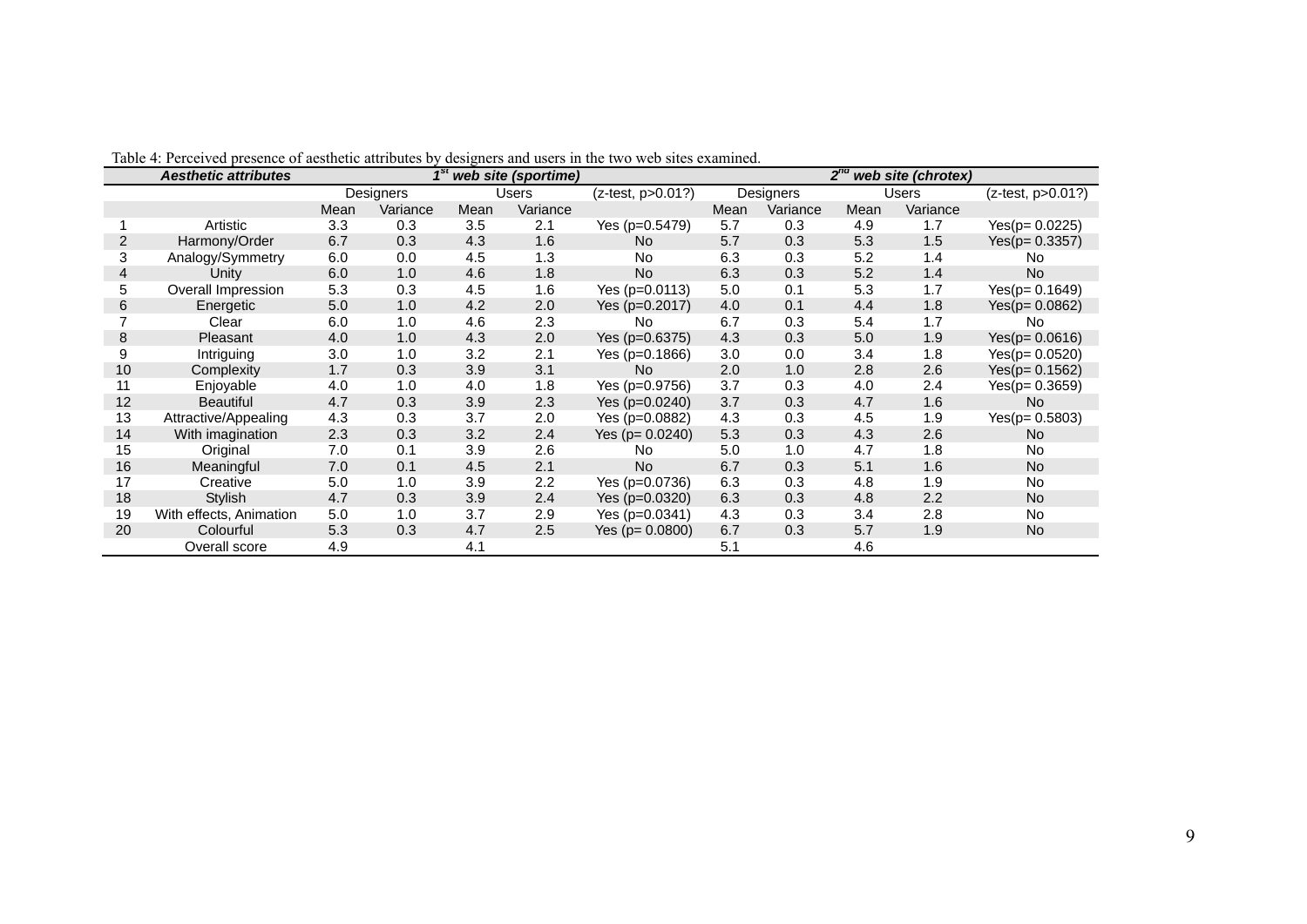The first result of this evaluation is concerned with the similarities and differences of the perceived presence of the aesthetic attributes examined between users and designers. The two groups have a similar view about the presence of a considerable number of the selected aesthetic attributes: for the first web site this rises to 13/20 attributes, and for the second web site for 9/20 aesthetic attributes. A closer look to the views of the two groups on each aesthetic attribute allows us to reach to detailed interpretations. For example, for the first web site, the design group perceives the attribute of 'overall impression' at a value above average (mean: 5.3/7); this is also the case for the user group (mean: 4.5/7). In addition, for the first web site again, the design group perceives the attribute of 'with imagination' at a low value below average (mean: 2.3/7), which is also the case for users (mean: 3.2/7).

The two groups agreed about the presence of the following seven aesthetic attributes for both web sites: 'artistic', 'overall impression'; 'energetic'; 'pleasant'; 'intriguing'; 'enjoyable'; 'attractive/appealing'. These seven aesthetic attributes are commonly understood by both groups with respect to the design of the examined web sites. For example, we can see that the aesthetic attribute of 'artistic' is perceived quite similarly for users and designers for both web sites. For the first web site this attribute is not rated highly (3.3/7 for designers and 3.5/7 for users), while for the second web site the perceived presence of this attribute is considerably higher (5.7 for designers and 4.9 for users). Indeed the first web site has the form of a typical online newspaper (a new portal) and the artistic elements are related simply with the brand identity elements like colour, fonts and logo; this is not the case for the second web site, which follows a non-conservative form in its design including rounded or no borders, semi-formed shapes and more colours and animation.

In addition, it can be observed that users have rated most aesthetic attributes significantly lower than designers. For example, for the first web site we can see that users rate significantly lower than designers the presence of aesthetic attributes like 'harmony/order', 'analogy/symmetry', 'unity' and so on. This can be attributed to the fact that designers might not have been able to distance themselves out of their own design, while they are best informed of practical design and implementation issues that would be rewarding of the final outcome. In addition, the user group probably provided strict judgements to a number of aesthetic attributes due to their high user experience but moderately low design experience.

Another aspect of these results is concerned with which site is the site with most aesthetic value between the two. In this, both groups consider that the second web site presents higher aesthetic value from the first. This is due to the mean overall ratings provided: the designers' group rated the first site with an overall 4.9/7 and the second with 5.1/7; the user group rated the first site with an overall 4.1/7 and the second with 4.6/7.

Certainly, there was a considerable number of aesthetic attributes of the two web sites that are appreciated differently by users. Users were asked to provide their evaluation regarding comments and ideas with respect to improvements of the aesthetics of the two web sites. Users provided few answers to these free-form questions. These answers mainly involved 'objective' issues like: "low resolution and quality of images"; "inconsistent fonts throughout the site", "need to better combination of colours", "dead hyperlink", etc. Users reported that they did not feel confident to make wider proposals regarding aesthetics in the timeframe of the user testing session. These comments were organised and handed over to the design team along with a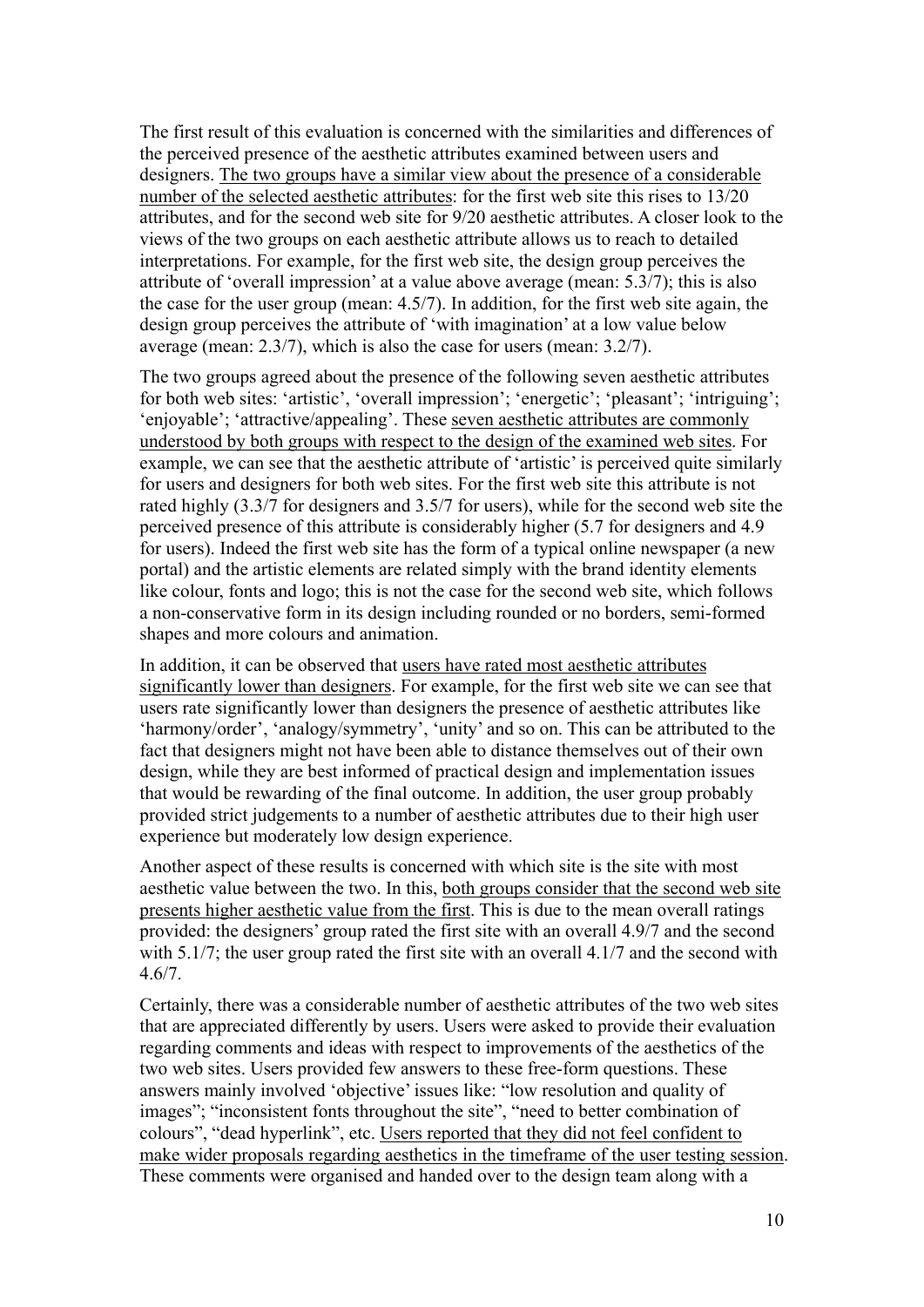description of the quantitative results of the descriptive statistics and factor analysis.

This analysis reveals that different aesthetic attributes become important for different objects of study. In particular, the first web site (sportime) is perceived to emphasise dimensions of classical aesthetics like 'harmony/order', 'clarity', 'analogy', 'meaning', etc. in contrast to the second web site that is clearly perceived to emphasise 'expressive aesthetics' like 'artistic value', 'intriguing', 'enjoyable', 'attractive', etc. This can be also attributed to the fact that the web site is a thematic portal and follows relevant design conventions that are more or less known to the users that evaluated the web site. The second web site was indeed designed to express the object of the paint industry in the web in a more creative approach.

The design team found the results informative and in some aspects surprising and inspiring. Regarding the mean ratings of aesthetic attributes by users, they confirmed that the first site followed a more conventional design than the second. They found that the factors of aesthetic attributes can be a starting point for them to identify ideas and guidelines for the redesign of the web sites when required. They identified that the free-form user responses were useful for the identification of current issues and to set priorities for redesign.

However, the 'formality gap' between aesthetic attributes and design options was evident: designers were not sure about how to interpret the low user perception of some aesthetic attributes. Therefore, they identified the need for more qualitative data and examples. Another issue that was identified during the discussion with the design team was the possibility of an automated software tool (a designer decision support system) that would allow the collection and processing of quantitative and qualitative data about user perception of aesthetic attributes as well as the visual presentation of the results.

## **DISCUSSION: RECOMMENDATIONS AND CHALLENGES FOR AN EVALUATION METHOD OF WEB SITE AESTHETICS**

In this section we discuss the more general aspects of the results of the work presented on the basis of the follow-up interviews with users and designers in terms identified recommendations for evaluation practice and remaining challenges.

The main considerations for the evaluation method presented draw upon established practices in usability evaluation and can serve as recommendations for other studies that aim to evaluate web site aesthetics. These recommendations include:

- 1. Combination of user responses with designer feedback for aesthetic evaluation of web sites. Since that there are no objective attributes or metrics of web site aesthetics, it is essential for any evaluation method to consider the view of the designers during the evaluation. Designers will explicate the aesthetic goals of the product and reflect upon user responses on the basis of their intended aesthetic approach.
- 2. Identification of aesthetic attributes of web sites from related work and designers' feedback. Since that there is not a widely accepted set of subjective attributes about the aesthetics of web sites, it is important that the a widely accepted set of subjective attributes about the aesthetics of web sites is employed in combination with the designers' intended aesthetic goals.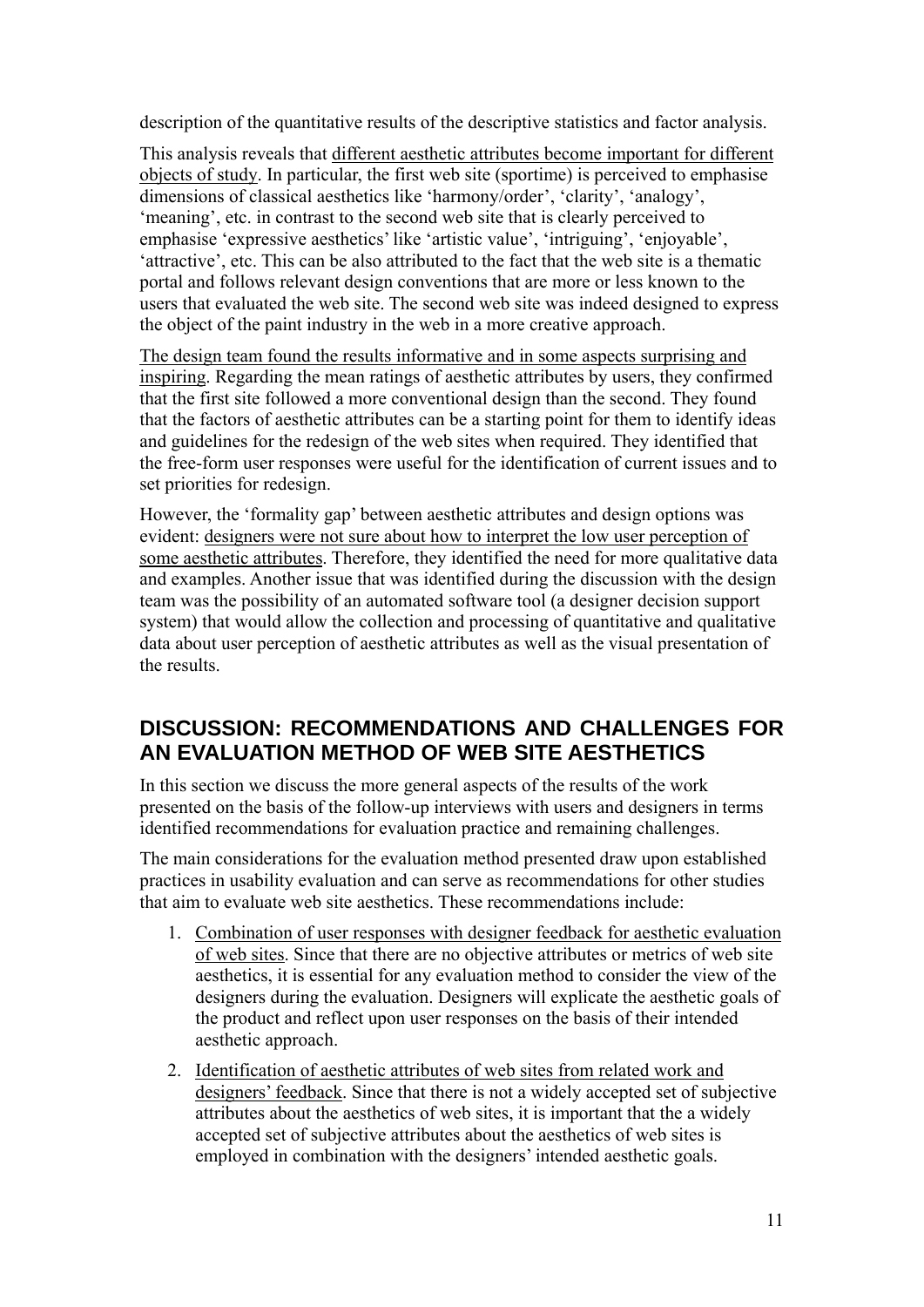- 3. Distinction between 'perceived' and 'required' dimensions of aesthetics, to allow for aesthetic judgements. For each aesthetic attribute, it is important to distinguish users' perceived presence from users' requirements. Previous studies have remained to users' perceived presence of aesthetic attributes; however, if we are to provide aesthetic judgements about the aesthetic value of web sites we have to make this distinction.
- 4. Task-based user interaction with the object systems. When aesthetics of interaction are to be evaluated, we should allow users to have interactive experiences via task-based interactions to help them gain a better appreciation of aesthetics and not simply rest on first sight impressions

The evaluation of aesthetics of web sites poses many methodological and practical challenges. Tractinsky (2004) remarks that "*the study of beauty in the context of HCI is difficult... Aesthetic matters are inherently complex… Obviously, methodological choices involve tradeoffs in many cases*". From the experience gained out of this study we outline the following challenges for future work:

- 1. Make sure that qualitative data are gathered during an aesthetic evaluation that provide reasonable explanations for user responses. Interpretation of user data is an important issue in any type of evaluation and it can turn to a significant challenge for aesthetic evaluation. In our study we approached this issue summarising and matching descriptive responses to their aesthetic perceptions. However we saw that there is a need to provide visual representations of users' aesthetic judgments to for designers. A direction to address this challenge may be work in the field of design patterns for HCI and interaction design (for example, Tidwell, 2006) that can be related to aesthetic attributes in some way.
- 2. Automated data collection and processing of user evaluations of their interactive experiences. This development would allow users to perform online evaluations of aesthetic attributes (along with usability issues) and support the collection and processing of quantitative and qualitative data about aesthetic judgements as well as the visual presentation of the results to the design team. A rigorous appreciation of aesthetics of a web site would require many opinions of many user groups especially for large web sites that continuously update their content and services.

# **CONCLUSIONS AND FUTURE WORK**

The paper presented a method and a case study for the evaluation of the aesthetic value of web sites. The method extends important practices of traditional usability testing and considers the aesthetic goals of web sites as provided by the design team. The evaluation of the two web sites yielded various quantitative appreciations of aesthetic attributes of these two web sites that informed the design team. However for some of these attributes, there was not substantial qualitative feedback on which the design team could build on for potential web site redesign.

The contribution of the paper to the current state of the art of evaluating web site aesthetics can be summarised by the identification of particular elements of the proposed evaluation method that have been marginally discussed in related studies: these include the incorporation of the views of the design team, the requirement to follow established principles of user testing and the need to distinguish between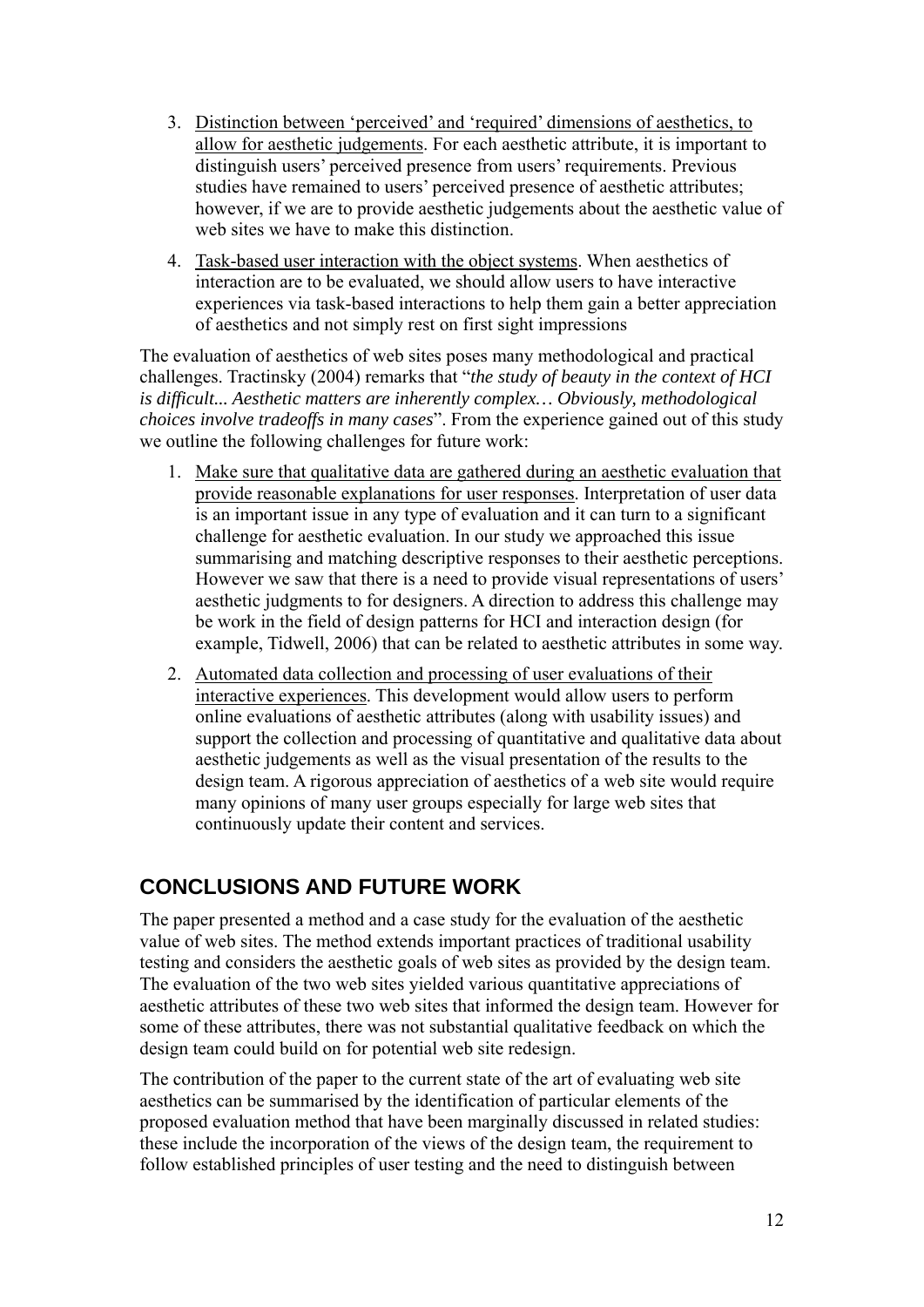'perceived' and 'required' dimensions of aesthetics, to allow for aesthetic judgements.

Our experiences out of the evaluation case study have also yielded a number of future improvements on the method and results. We are currently working to apply and refine the proposed method to other cases and to provide users and designers with means to better express qualitatively their aesthetic judgements with the use of web design patterns (Tidwell, 2006). We expect that in the near future the overall picture of research in evaluation of human-computer interactions will be that of considering aesthetics along more traditional goals of web site evaluation, especially usability. Thus, we envisage that particular methods or methodologies that incorporate aesthetic judgments will be further explored.

### **REFERENCES**

- D'Angeli, A. Sutcliffe A. Hartmann, J. (2005) Interaction, Usability and Aesthetics: What Influences Users' Preferences? *DIS 2006*, June 26–28, University Park, Pennsylvania, USA.
- Berlyne, D.E. (1974) *Studies in the new experimental aesthetics*. New York: Wiley.
- Frohlich, D.M. (2004) Beauty as a Design Prize, *Human-Computer Interaction*, 2004, Volume 19, pp. 359–366, Lawrence Erlbaum Associates, Inc
- Hartmann, J. Sutcliffe, A. D'Angeli, D. (2008) Towards a Theory of User Judgment of Aesthetics and User Interface Quality, *ACM Transactions on Computer-Human Interaction*, Vol. 15, No. 4, Article 15, November 2008.
- Hassenzahl, M. & Ulrich, D. (2008) To do or not to do: Differences in user experience and retrospective judgments depending on the presence or absence of instrumental goals, *Interacting with Computers,* 19 (2007) 429–437.
- Hassenzahl, M. (2003) The thing and I: understanding the relationship between user and product. In: Blythe, M., Overbeeke, C., Monk, A., Wright, P. (Eds.), *Funology From Usability to Enjoyment*. Dordrecht, Kluwer, pp. 31–42.
- Hassenzahl, Μ. (2004) The Interplay of Beauty, Goodness, and Usability in Interactive Products, *Human-Computer Interaction*, 2004, Volume 19, pp. 319– 349, Lawrence Erlbaum Associates, Inc.
- Hewett, T.T. Baecker, R. Card, S. Carey, T. Gasen, J. Mantei, M. Perlman, G. Strong, G. Verplank, W. (1996) *Curricula for Human-Computer Interaction*, ACM Special Interest Group on Computer-Human Interaction Curriculum Development Group, Association for Computing Machinery Inc., 1996 (accessed at: 24 February 2010)<http://sigchi.org/cdg/cdg2.html>
- ISO 9241 (1998) *Ergonomic requirements for office work with visual display terminals*, **International** Standardization Organization. [http://www.iso.org/iso/iso\\_catalogue/catalogue\\_ics/catalogue\\_det](http://www.iso.org/iso/iso_catalogue/catalogue_ics/catalogue_detail_ics.htm?csnumber=16873) [ail\\_ics.htm?csnu](http://www.iso.org/iso/iso_catalogue/catalogue_ics/catalogue_detail_ics.htm?csnumber=16873)mber=16873
- Lavie, T. & Tractinsky, N. (2004) Assessing dimensions of perceived visual aesthetics of web sites, *International Journal of Human-Computer Studies,* 60 (2004) 269– 298, Elsevier.
- Lindgaard, G. Fernades, G. Dudek, C. & Brown J. (2006) Attention web designers: You have 50 milliseconds to make a good first impression! *Behaviour &*